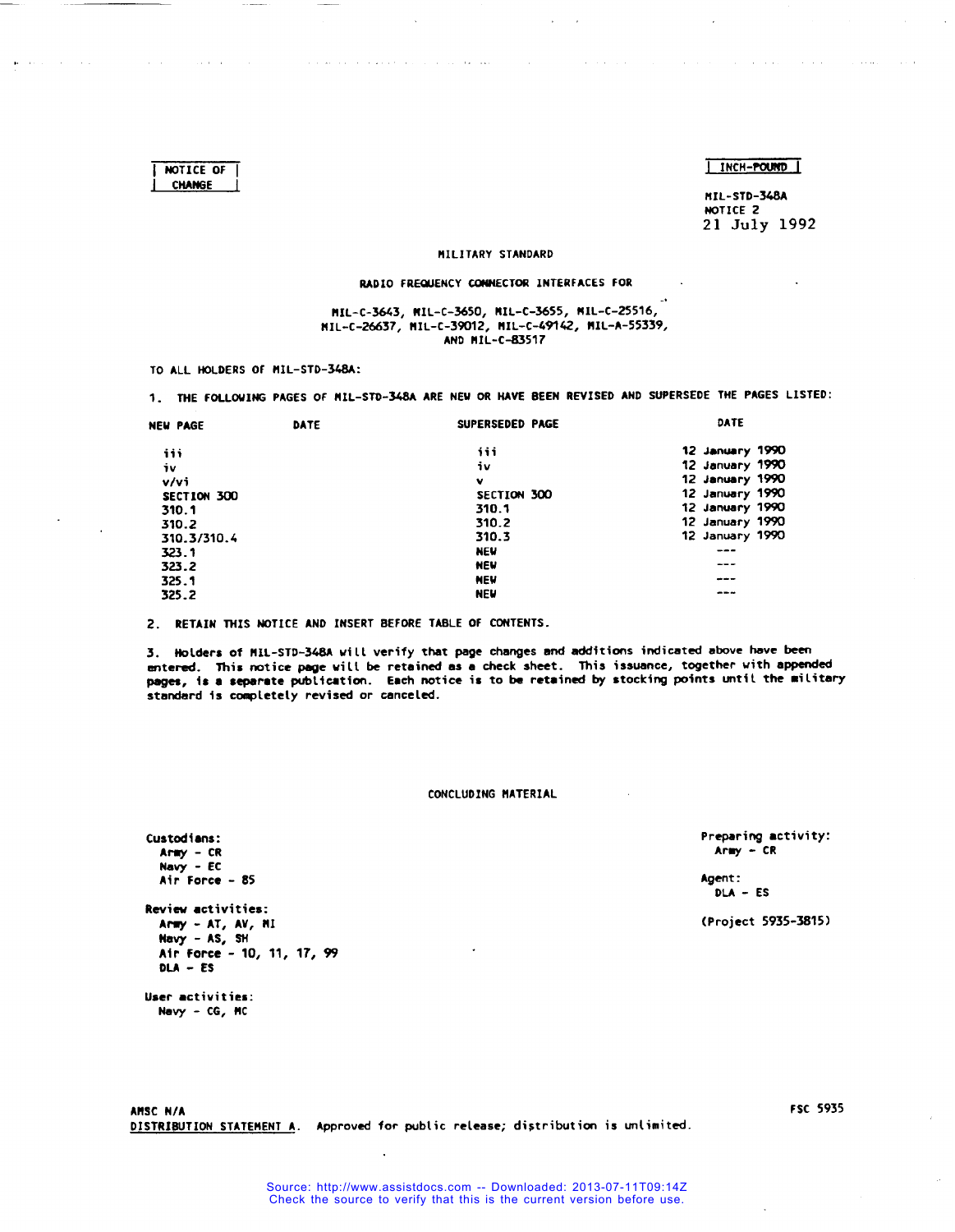is a second contract to the South space  $\mathcal{L}_\text{c}$  , where  $\mathcal{L}_\text{c}$  is a space of  $\mathcal{L}_\text{c}$ 

J.

 $\bar{z}$  :

# **CONTENTS**

Page

المستند

 $\sim 10^{-1}$  .

الموارد والمراج المراكب

|                |                                                                                                                                                                                                                                                            |                                                                                                                                                                                                                               | 1             |
|----------------|------------------------------------------------------------------------------------------------------------------------------------------------------------------------------------------------------------------------------------------------------------|-------------------------------------------------------------------------------------------------------------------------------------------------------------------------------------------------------------------------------|---------------|
| $\mathbf 1$ .  | SCOPE                                                                                                                                                                                                                                                      |                                                                                                                                                                                                                               |               |
|                |                                                                                                                                                                                                                                                            | , which is a constraint of the contract of the contract of the contract of the contract of the contract of the contract of the contract of the contract of the contract of the contract of the contract of the contract of th |               |
| 1.1            | Scope and a subsequently denoted the set of the set of the set of the set of the set of the set of the set of the set of the set of the set of the set of the set of the set of the set of the set of the set of the set of t                              |                                                                                                                                                                                                                               | 1             |
| 1.2            |                                                                                                                                                                                                                                                            |                                                                                                                                                                                                                               | 2             |
| $\mathbf{2}$ . |                                                                                                                                                                                                                                                            |                                                                                                                                                                                                                               |               |
| 2.1            | Government documents is a construction of the construction of the construction of                                                                                                                                                                          |                                                                                                                                                                                                                               | 2             |
| 2.1.1          | Specification, and standard and a subsequently and the set of the state of the state of the state of the state of the state of the state of the state of the state of the state of the state of the state of the state of the                              |                                                                                                                                                                                                                               | $\frac{2}{2}$ |
| 2.2            | Order of precedence of the state of the state of the state of precedence of the state of the state of the state of                                                                                                                                         |                                                                                                                                                                                                                               | 3             |
| 3.             | <b>DEFINITIONS</b>                                                                                                                                                                                                                                         | , which is a constraint of the contract of the contract of the contract of the contract of the contract of the contract of the contract of the contract of the contract of the contract of the contract of the contract of th |               |
| 3.1            | , which is a constraint of the contract of the contract of the contract of the contract of the contract of the contract of the contract of the contract of the contract of the contract of the contract of the contract of th<br>Terms                     |                                                                                                                                                                                                                               | 3             |
|                |                                                                                                                                                                                                                                                            |                                                                                                                                                                                                                               | L             |
| 4.             |                                                                                                                                                                                                                                                            |                                                                                                                                                                                                                               | 5             |
| 5.             | DETAILED REQUIREMENTS                                                                                                                                                                                                                                      | . The second contract is a second contract of the second contract of $\mathcal{F}$                                                                                                                                            |               |
| 5.1            | Gauge tests of a concern contract of a concern contract of the contract of the contract of the contract of the                                                                                                                                             |                                                                                                                                                                                                                               | 5<br>s        |
| 5.2            | Marking                                                                                                                                                                                                                                                    | , where the contribution of the contribution of the contribution of the contribution of the contribution of the contribution of the contribution of the contribution of the contribution of the contribution of the contribut | 5             |
| 5.3            | Drawing notes and a subsequently and a subsequently and a subsequently and the subsequently state of the state of                                                                                                                                          |                                                                                                                                                                                                                               | \$            |
| 5.4            | Change effectivity (e.g., e.g., e.g., e.g., e.g., e.g., e.g., e.g., e.g., e.g., e.g.,                                                                                                                                                                      |                                                                                                                                                                                                                               | 5             |
| 5.5            |                                                                                                                                                                                                                                                            |                                                                                                                                                                                                                               |               |
| 6.             | $\mathcal{L}_{\mathcal{A}}$ , and the state of the state of the state of the state of the state of the state of the state of the state of the state of the state of the state of the state of the state of the state of the state of the s<br><b>NOTES</b> |                                                                                                                                                                                                                               | 6             |
| 6.1            |                                                                                                                                                                                                                                                            |                                                                                                                                                                                                                               | 6<br>6        |
| 6.2            | Patent notice is a consequence of the contract of the consequence of the contract of the contract of the contract of the contract of the contract of the contract of the contract of the contract of the contract of the contr                             |                                                                                                                                                                                                                               | 6             |
| 6.3            | Subject term (key word) listing (a) and a subset of the set of the set of the set of the set of the set of the                                                                                                                                             |                                                                                                                                                                                                                               | 6             |
|                | Changes from previous issue and account of the state of the state of the control of the state of the state of                                                                                                                                              |                                                                                                                                                                                                                               |               |
| 6.4            |                                                                                                                                                                                                                                                            |                                                                                                                                                                                                                               |               |

# **FIGURES**

| <b>Figure</b> | $101 - 1.$  |  | Interface, series TWTNC, coupling nut and account of the contract of the TWT.T                                                                                                                                                 |  |
|---------------|-------------|--|--------------------------------------------------------------------------------------------------------------------------------------------------------------------------------------------------------------------------------|--|
|               | $101 - 2$ . |  |                                                                                                                                                                                                                                |  |
|               | 102-1.      |  |                                                                                                                                                                                                                                |  |
|               | $102 - 2$ . |  | Interface, series TVBNC, coupling nut and account of the contract of the 102.2                                                                                                                                                 |  |
|               | $102 - 3.$  |  | Interface, series TWBNC, without coupling nut $\ldots$ 102.3                                                                                                                                                                   |  |
|               | $103 - 1.$  |  |                                                                                                                                                                                                                                |  |
|               | $103 - 2.$  |  | Interface, series TWSNC, without coupling nut 103.2                                                                                                                                                                            |  |
|               |             |  | Interface, series TWSMB, with coupling mechanism 104.1                                                                                                                                                                         |  |
|               | $104 - 1.$  |  |                                                                                                                                                                                                                                |  |
|               | $104 - 2$ . |  |                                                                                                                                                                                                                                |  |
|               | 201-1.      |  |                                                                                                                                                                                                                                |  |
|               | $201 - 2$ . |  |                                                                                                                                                                                                                                |  |
|               | 202-1.      |  |                                                                                                                                                                                                                                |  |
|               | $202 - 2.$  |  | Interface, series TRT, socket contact $\ldots \ldots \ldots \ldots \ldots \ldots \ldots \ldots \ldots$ 202.2                                                                                                                   |  |
|               | 301-1.      |  |                                                                                                                                                                                                                                |  |
|               | 301-2.      |  |                                                                                                                                                                                                                                |  |
|               | $302 - 1.$  |  | Interface, series C, pin contact (a) contact (a) and contact (b) and contact (b) and contact (b) and contact (b) and contact (b) and contact (b) and contact (b) and contact (b) and contact (b) and contact (b) and contact ( |  |
|               | $302 - 2$ . |  | Interface, series C, socket contact discussed and series of the series of the series of the series of the series of the series of the series of the series of the series of the series of the series of the series of the seri |  |
|               | $303 - 1$ . |  | Interface, series NHV, pin contact is a constant of the context of the context of the series of the context of                                                                                                                 |  |
|               | $303 - 2$ . |  | Interface, series MHV, socket contact and all and all and all all all all all solid 203.2                                                                                                                                      |  |
|               | $304 - 1$ . |  | Interface, series N, pin contact descriptions of the series of the series of 304.1                                                                                                                                             |  |
|               |             |  | Interface, series N, socket contact and all and all all all all all all all all $304.2$                                                                                                                                        |  |
|               | $304 - 2$ . |  |                                                                                                                                                                                                                                |  |
|               | $305 - 1$ . |  |                                                                                                                                                                                                                                |  |
|               | $305 - 2.$  |  |                                                                                                                                                                                                                                |  |

Supersedes page fii of Notice 1.

 $\mathcal{A}$ 

 $\overline{a}$ 

 $\frac{1}{1}$ 

 $\label{eq:3.1} \mathcal{L}(\mathbf{u}) = \mathcal{L}(\mathbf{u}) = \mathcal{L}(\mathbf{u}) = \mathcal{L}(\mathbf{u}) = \mathcal{L}(\mathbf{u}) = \mathcal{L}(\mathbf{u})$ 

 $\bar{z}$ 

 $\bar{z}$ 

 $\mathbf{ii}$ 

 $\bar{a}$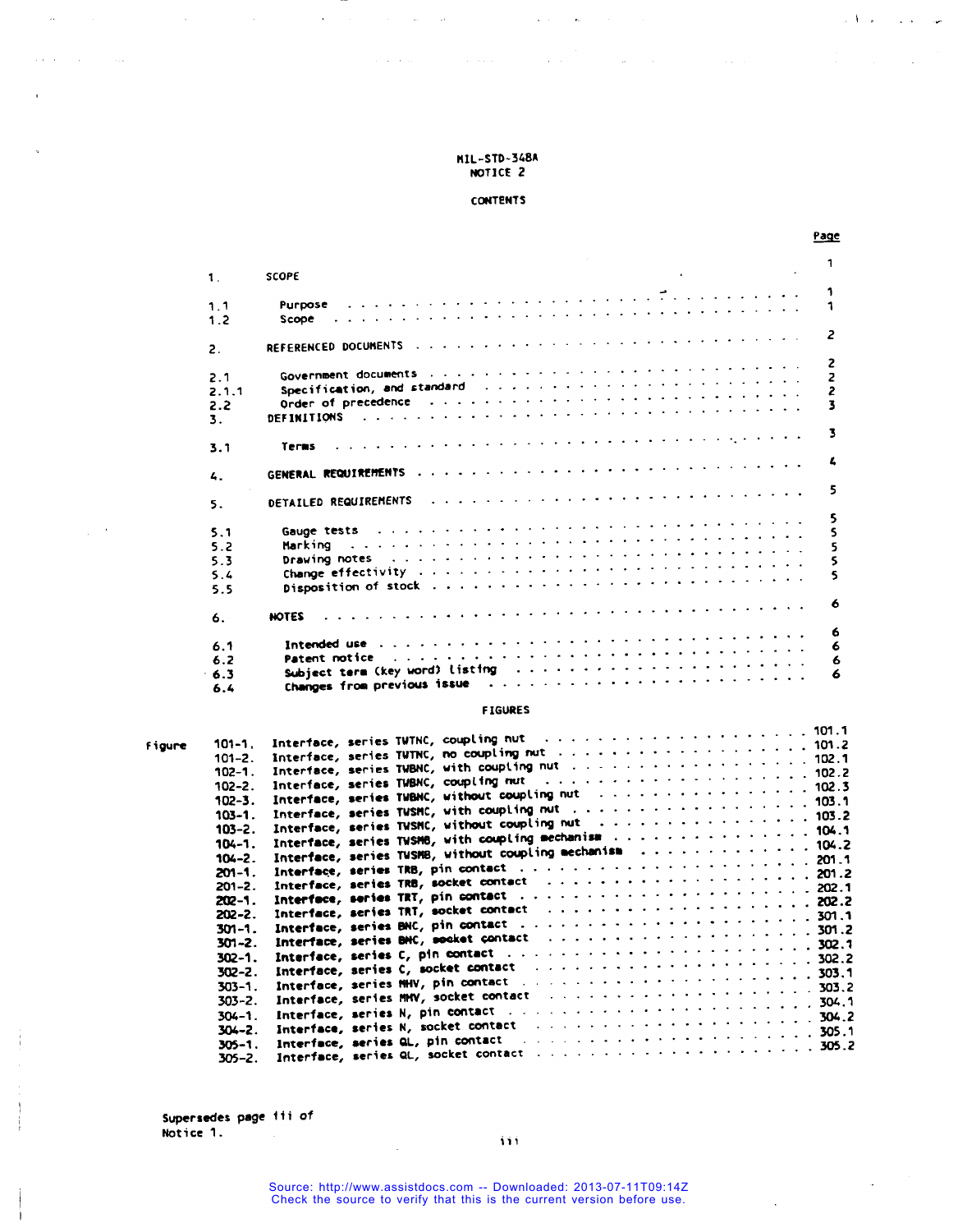$\Delta \sim 10^{-1}$ 

and a

 $\omega$  ,  $\omega$ 

 $\sim$   $\sim$ 

 $\mathbb{R}^2$ 

. . . . . . .

**CONTENTS** 

|                           |                                                                                                                                                                                                                                | Page |
|---------------------------|--------------------------------------------------------------------------------------------------------------------------------------------------------------------------------------------------------------------------------|------|
| $306 - 1$ .               |                                                                                                                                                                                                                                |      |
| $306 - 2$ .               |                                                                                                                                                                                                                                |      |
| $307 - 1$ .               |                                                                                                                                                                                                                                |      |
| $307 - 2$ .               |                                                                                                                                                                                                                                |      |
| $308 - 1$ .               |                                                                                                                                                                                                                                |      |
| $308 - 2$ .               |                                                                                                                                                                                                                                |      |
| $309 - 1$ .               | Interface, series SC, pin contact (and a subset of a series of a series of the SO9.1                                                                                                                                           |      |
| $309 - 2$ .               |                                                                                                                                                                                                                                |      |
| $310 - 1.$                |                                                                                                                                                                                                                                |      |
| $310 - 2$ .               |                                                                                                                                                                                                                                |      |
| $310 - 3$ .               |                                                                                                                                                                                                                                |      |
| $311 - 1.$                |                                                                                                                                                                                                                                |      |
| $311 - 2$ .               | Interface, series SMB, socket contact (a) and a contact (a) and a contact of the contact of the contact of the contact of the contact of the state of the state of the state of the state of the state of the state of the sta |      |
| $312 - 1$ .               |                                                                                                                                                                                                                                |      |
| $312 - 2$ .               |                                                                                                                                                                                                                                |      |
| $313 - 1$ .               |                                                                                                                                                                                                                                |      |
| $313 - 2$ .               |                                                                                                                                                                                                                                |      |
| $313 - 5$ .               | Interface, series TNCA, pin contact, air interface  313.3                                                                                                                                                                      |      |
| $313 - 4$                 | Interface, series TNCA, socket contact, air interface  313.4                                                                                                                                                                   |      |
| $314 - 1$ .               |                                                                                                                                                                                                                                |      |
| $314 - 2$ .               |                                                                                                                                                                                                                                |      |
| $315 - 1$ .               | Interface, series LC, pin contact (a) and a subset of the set of the series of the series of the set of the set of the series of the series of the set of the set of the set of the set of the set of the set of the set of th |      |
| $315 - 2$ .               |                                                                                                                                                                                                                                |      |
| $315 - 3$ .               |                                                                                                                                                                                                                                |      |
| $315 - 4.$                |                                                                                                                                                                                                                                |      |
| $315 - 5.$                |                                                                                                                                                                                                                                |      |
| $315 - 6$ .               |                                                                                                                                                                                                                                |      |
| $316 - 1$ .               |                                                                                                                                                                                                                                |      |
| $316 - 2$ .               |                                                                                                                                                                                                                                |      |
| $316 - 3$ .               |                                                                                                                                                                                                                                |      |
| $316 - 4$ .               |                                                                                                                                                                                                                                |      |
| $317 - 1.$                |                                                                                                                                                                                                                                |      |
| $317 - 2$ .               |                                                                                                                                                                                                                                |      |
| $318 - 1$ .               |                                                                                                                                                                                                                                |      |
| $318 - 2$ .               |                                                                                                                                                                                                                                |      |
| $319 - 1.$                |                                                                                                                                                                                                                                |      |
| $319 - 2.$                |                                                                                                                                                                                                                                |      |
| $320 - 1.$<br>$320 - 2$ . |                                                                                                                                                                                                                                |      |
| $321 - 1$ .               |                                                                                                                                                                                                                                |      |
|                           |                                                                                                                                                                                                                                |      |
| $321 - 2$ .               |                                                                                                                                                                                                                                |      |
| $321 - 3.$                |                                                                                                                                                                                                                                |      |
| $322 - 1.$                |                                                                                                                                                                                                                                |      |
| $322 - 2$ .<br>$323 - 1.$ |                                                                                                                                                                                                                                |      |
|                           |                                                                                                                                                                                                                                |      |
| $323 - 2.$<br>$325 - 1$ . |                                                                                                                                                                                                                                |      |
| $325 - 2$ .               |                                                                                                                                                                                                                                |      |
| $401 - 1$ .               | Interface, test connector, series C, pin contact 401.1                                                                                                                                                                         |      |
| $401 - 2$ .               | Interface, test connector, series C, socket contact 401.2                                                                                                                                                                      |      |
| $401 - 3$ .               |                                                                                                                                                                                                                                |      |
| $402 - 1$ .               | Interface, test connector, series N, pin contact 402.1                                                                                                                                                                         |      |
| $402 - 2$ .               | Interface, test connector, series N, socket contact 402.2                                                                                                                                                                      |      |
| $402 - 3$ .               |                                                                                                                                                                                                                                |      |
|                           |                                                                                                                                                                                                                                |      |

Supersedes page iv of Notice 1.

 $\cdots\cdots\cdots\cdots$ 

 $iv$ 

-- --- -

a de la facilita de la calidad

Source: http://www.assistdocs.com -- Downloaded: 2013-07-11T09:14Z<br>Check the source to verify that this is the current version before use.

 $\ddot{\phantom{a}}$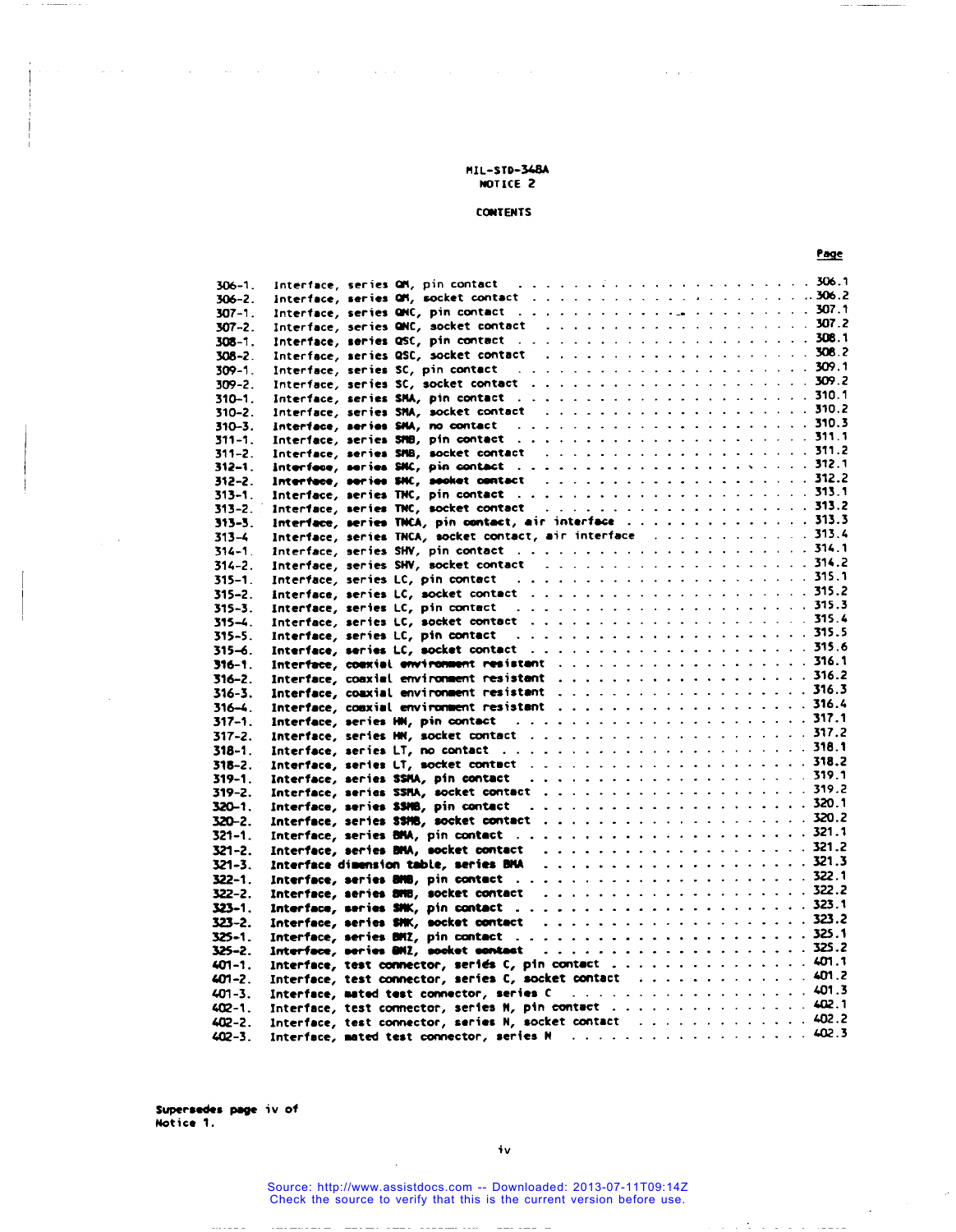المتابعة والمتحادث والمتهادي المتابع والمتابع والمتهاري والمتحدث والمتحدث والمتعرف والمتحدث والمتحدث والمتحدث

# **CONTENTS**

# **Page**

 $\sim 10^7$ 

 $\mathcal{A}$ 

 $\sim$   $\mu$ 

 $\label{eq:2.1} \frac{1}{\sqrt{2\pi}}\int_{0}^{\infty}\frac{d\mu}{\sqrt{2\pi}}\left(\frac{d\mu}{\mu}\right)^{\mu}d\mu.$ 

 $\omega_{\rm{max}}$ 

| $403 - 1$ . | Interface, test connector, series SC, pin contact [1] 403.1                                      |
|-------------|--------------------------------------------------------------------------------------------------|
| $403 - 2$ . | Interface, test connector, series SC, socket contact $\ldots \ldots \ldots \ldots \ldots \ldots$ |
| $403 - 3$ . |                                                                                                  |
| $404 - 1$ . | Interface, test connector, series BNC, pin contact 404.1                                         |
| $404 - 2$ . | Interface, test connector, series BNC, socket contact  404.2                                     |
| $404 - 3$ . | Interface, mated test connector, series BNC 404.3                                                |
| $405 - 1$ . | Interface, test connector, series SMA, pin contact 405.1                                         |
| $405 - 2$ . | Interface, test connector, series SMA, socket contact 405.2                                      |
| $405 - 3$ . | Interface, mated test connector, series SMA 405.3                                                |
| $406 - 1$ . | Interface, test connector, series TNC, pin contact 406.7                                         |
| $406 - 2$ . | Interface, test connector, series TNC, socket contact  406.2                                     |
| $406 - 3$ . | Interface, mated test connector, series TNC 406.3                                                |
| $407 - 1$ . | Interface, test connector, series SMB, pin contact 407.1                                         |
| $407 - 2$ . | Interface, test connector, series SMB, socket contact  407.2                                     |
| $407 - 3$ . | Interface, mated test connector, series SMB 407.3                                                |
| $408 - 1$ . | Interface, test connector, series SMC, pin contact 408.1                                         |
| $408 - 2.$  | Interface, test connector, series SMC, socket contact $\ldots$ 408.2                             |
| $408 - 3$ . | Interface, mated test connector, series SMC 408.3                                                |
| $409 - 1$ . | Interface, test connector, series QNC, pin contact 409.1                                         |
| $409 - 2.$  | Interface, test connector, series QNC, socket contact $\ldots$ ,  409.2                          |
| $409 - 3.$  | Gap of mated standard test connector, series QHC 409.3                                           |
| $410 - 1.$  | Interface, test connector, series QSC, pin contact 410.1                                         |
| $410 - 2.$  | Interface, test connector, series QSC, socket contact 410.2                                      |
| 410-3.      | Gap of mated standard test connector, series QSC 410.3                                           |

**v,'** f

 $\frac{1}{2}$  ,  $\frac{1}{2}$  ,

÷.

 $\ddot{\phantom{a}}$ 

 $\sim 10^{-1}$ 

 $\Delta$ 

 $\overline{\phantom{a}}$ 

 $\ddot{\phantom{a}}$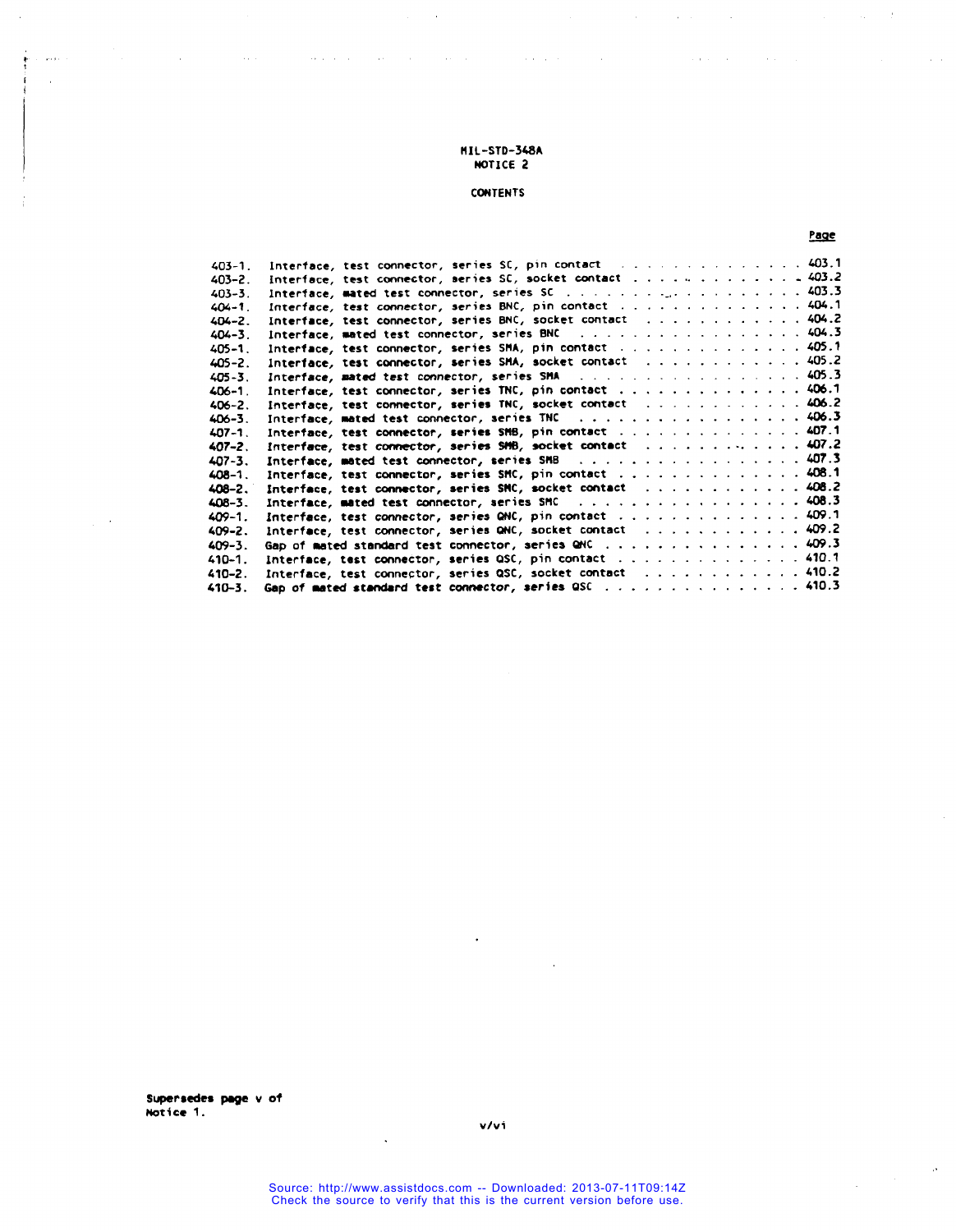$\bar{z}$  $\sim$   $\star$ 

### SECTION 300

# Interface Dimensions for MIL-C-3643, MIL-C-3650, MIL-C-26637,<br>MIL-C-39012, MIL-A-55339, and MIL-C-83517

| Section 301 | Series BNC<br>$\sim$  |
|-------------|-----------------------|
| Section 302 | Series C              |
| Section 303 | Series MHV            |
| Section 304 | Series N              |
| Section 305 | Series QL             |
| Section 306 | Series OM             |
| Section 307 | Series OMC            |
| Section 308 | Series OSC            |
| Section 309 | Series SC             |
| Section 310 | Series SMA            |
| Section 311 | Series SMB            |
| Section 312 | Series SMC            |
| Section 313 | Series TNC and TNCA   |
| Section 314 | Series SHV            |
| Section 315 | Series LC             |
| Section 316 | Environment resistant |
| Section 317 | Series HN             |
| Section 318 | Series LT             |
| Section 319 | Series SSMA           |
| Section 320 | Series SSMB           |
| Section 321 | Series BMA            |
| Section 322 | <b>Series BNB</b>     |
| Section 323 | Series SMK            |
| Section 324 | Reserved for 2.4 mm   |
| Section 325 | Series BMZ            |

Supersedes section 300 of Notice 1.

 $\frac{1}{2} \sqrt{2} \frac{1}{2}$ 

 $\ddot{\phantom{a}}$ 

 $\mathcal{L}_{\rm{in}}$ 

 $\bar{\beta}$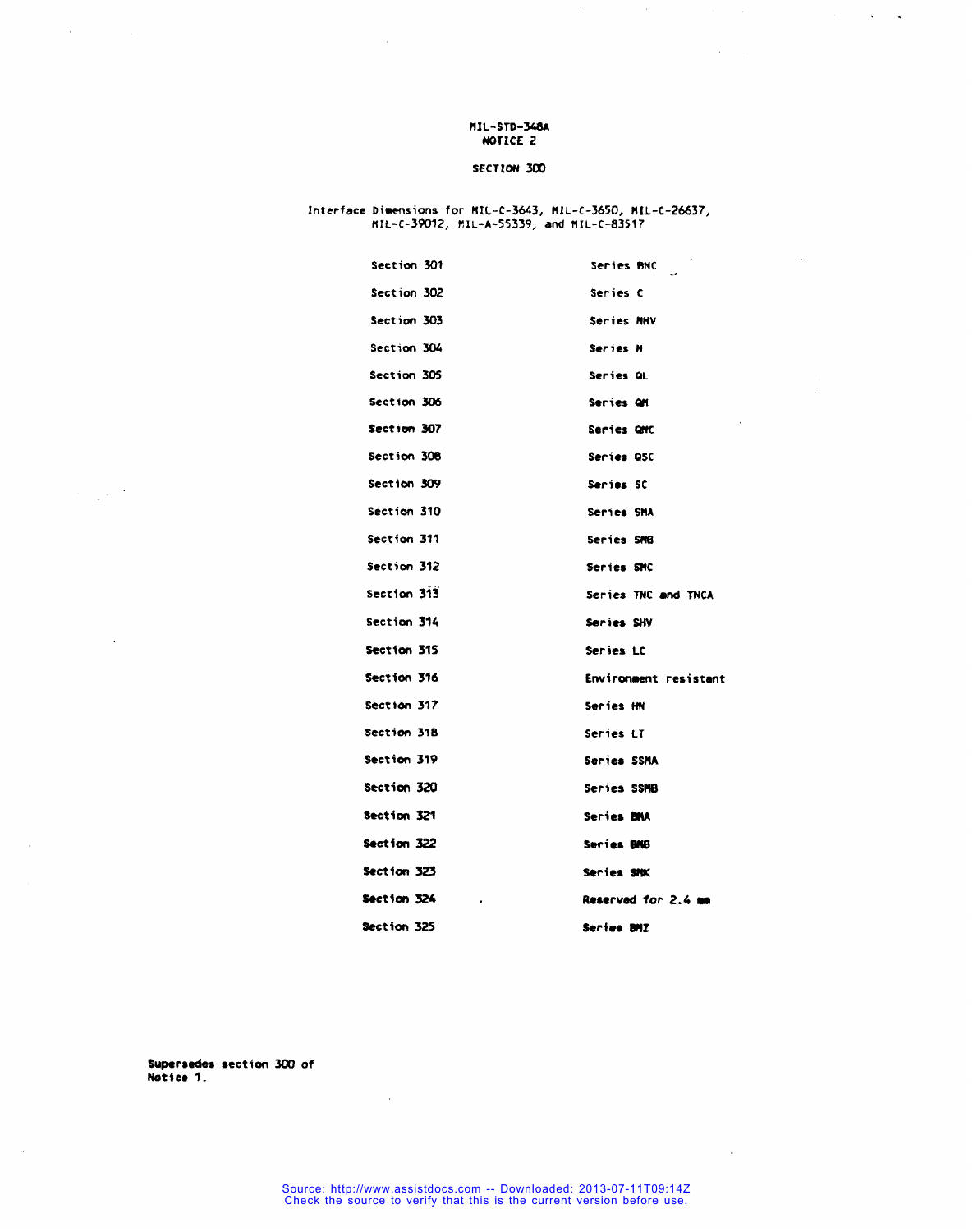



#### NOTES:

- 1. Dimensions are in inches.
- 2. Metric equivalents are given for general information only.
- Connector interfaces (after connector mating) shall be kept free from dust and moisture.
- 4. Hay extend throughout the full length of the coupling nut.

# FIGURE 310-1. Interface, series SMA, pin contact.

Supersedes page 310.1 of Notice 1.

#### 310.1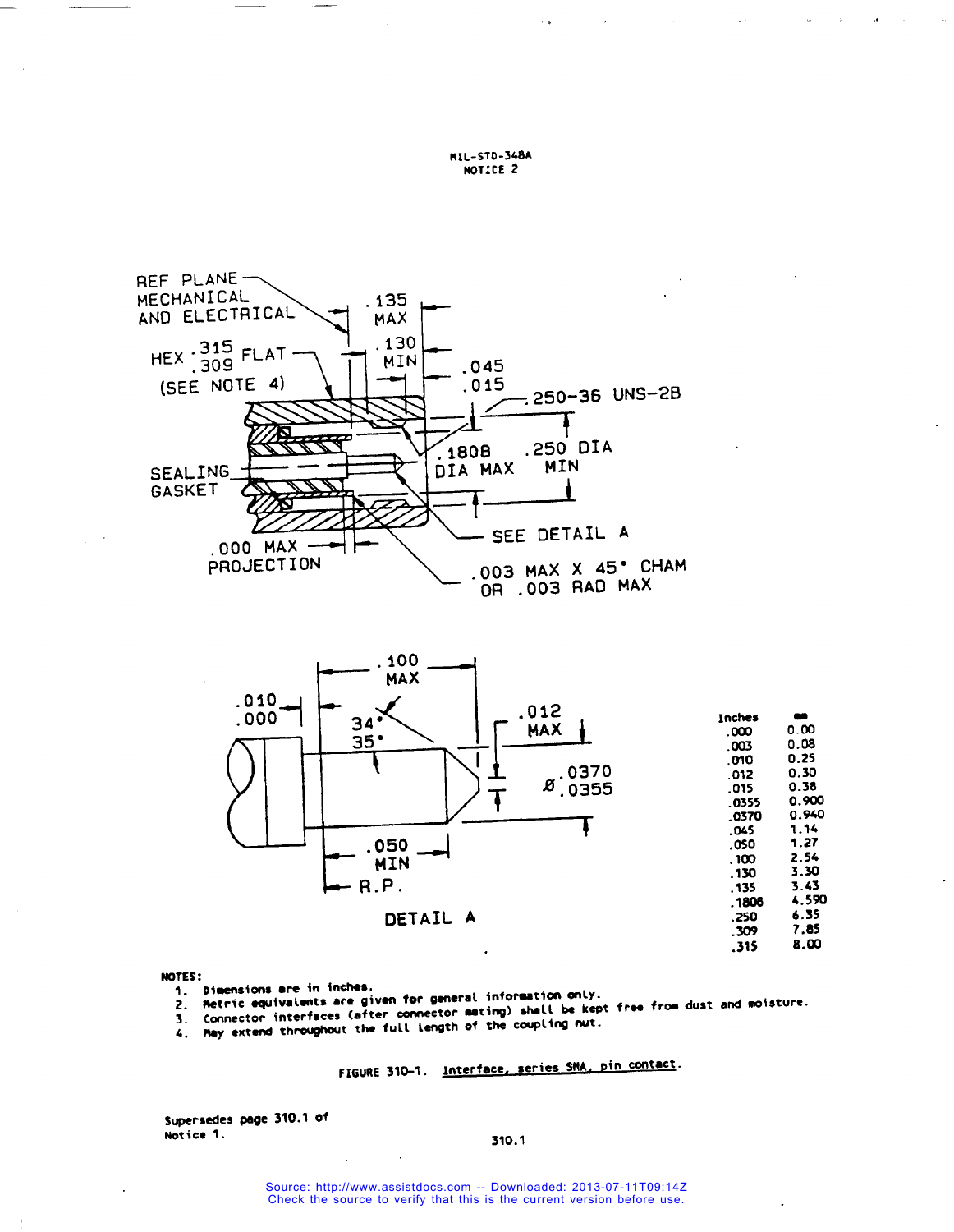

NOTES:

- 1. Dimensions are in inches.
- 2. Metric equivalents are given for general information only.
- Previously qualified parts utilizing a .030 inch maximum contact recession are not acceptable for  $\overline{\mathbf{3}}$ . Government procurement. Caution should be exercised to determine whether a .030 inch recession design is being used during maintenance and part replacement.
- 4. Clearance for mating connector coupling nut.
- 5. Dimension to meet VSWR, mating characteristics, and connector durability when mated with a .0355 - .0370 diameter pin

FIGURE 310-2. Interface, series SMA, socket contact.

Supersedes page 310.2 of Notice 1.

310.2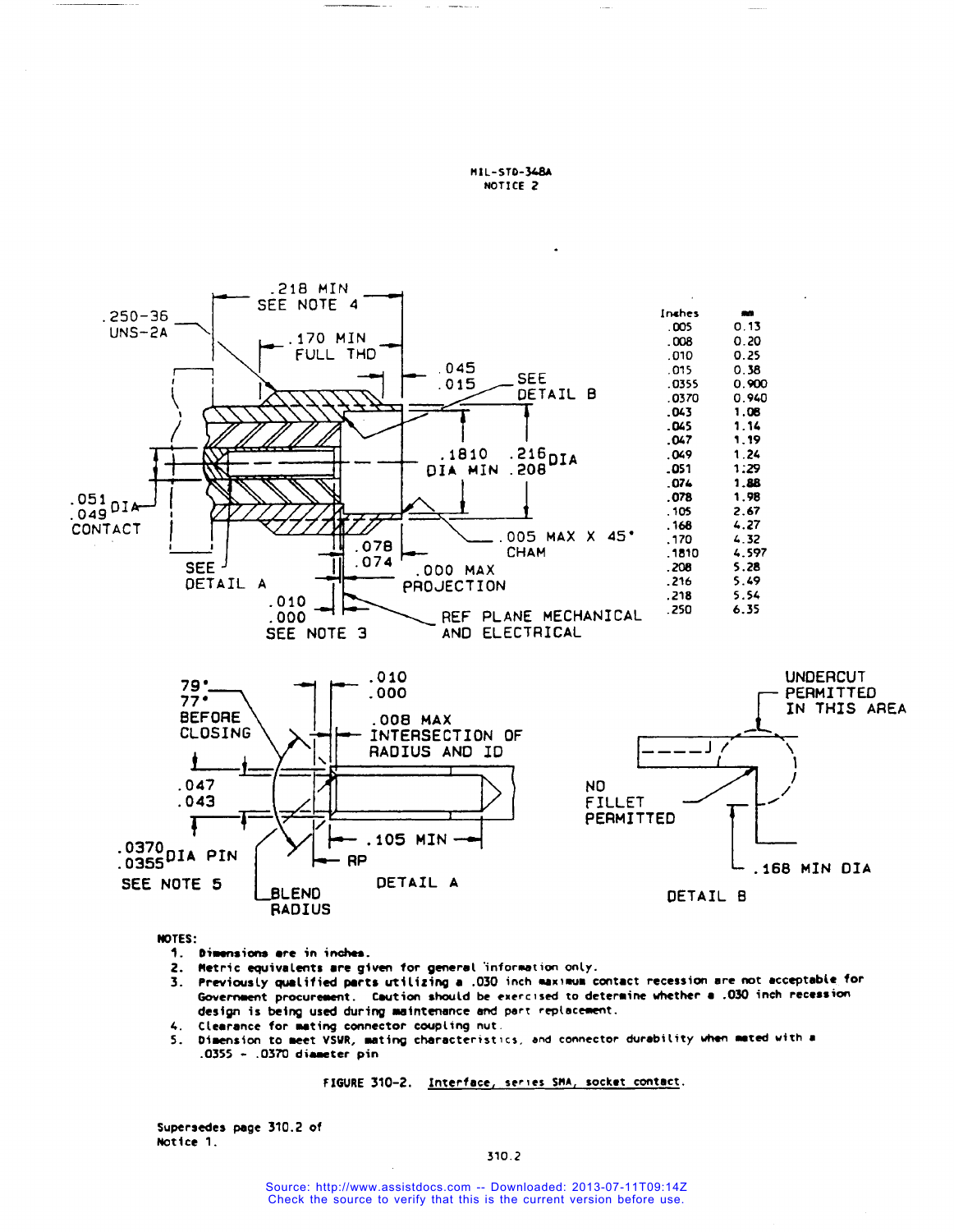

 $\mathbf{r}_{\mathbf{A}^{(n)}}$ 

| Inches | - 10 |
|--------|------|
| .000   | 0.00 |
| . 003  | 0.08 |
| .თი    | 0.25 |
| . 015  | 0.38 |
| .045   | 1.14 |
| . 130  | 3.30 |
| . 135  | 3.43 |
| . 150  | 3.81 |
| .1806  | 4.59 |
| . 250  | 6.35 |
| . 309  | 7.85 |
| .315   | 8.OO |
|        |      |

 $\ddot{\phantom{a}}$ 

NOTES:

1. Dimensions are in inches.

 $\ddot{\phantom{a}}$  $\sim$   $\sim$ 

 $\sim$   $\omega_{\star}$  $\sim$   $\sim$ 

- 2. Hetric equivalents are given for general information only.<br>3. Reference MIL-C-39012/92 for cable stripping dimensions.
- 

FIGURE 301-3. Interface, series SMA, no contact.

Supersedes page 310.3 of Notice 1.

# 310.3/310.4

 $\sim$ 

 $\mathcal{L}^{\mathcal{L}}$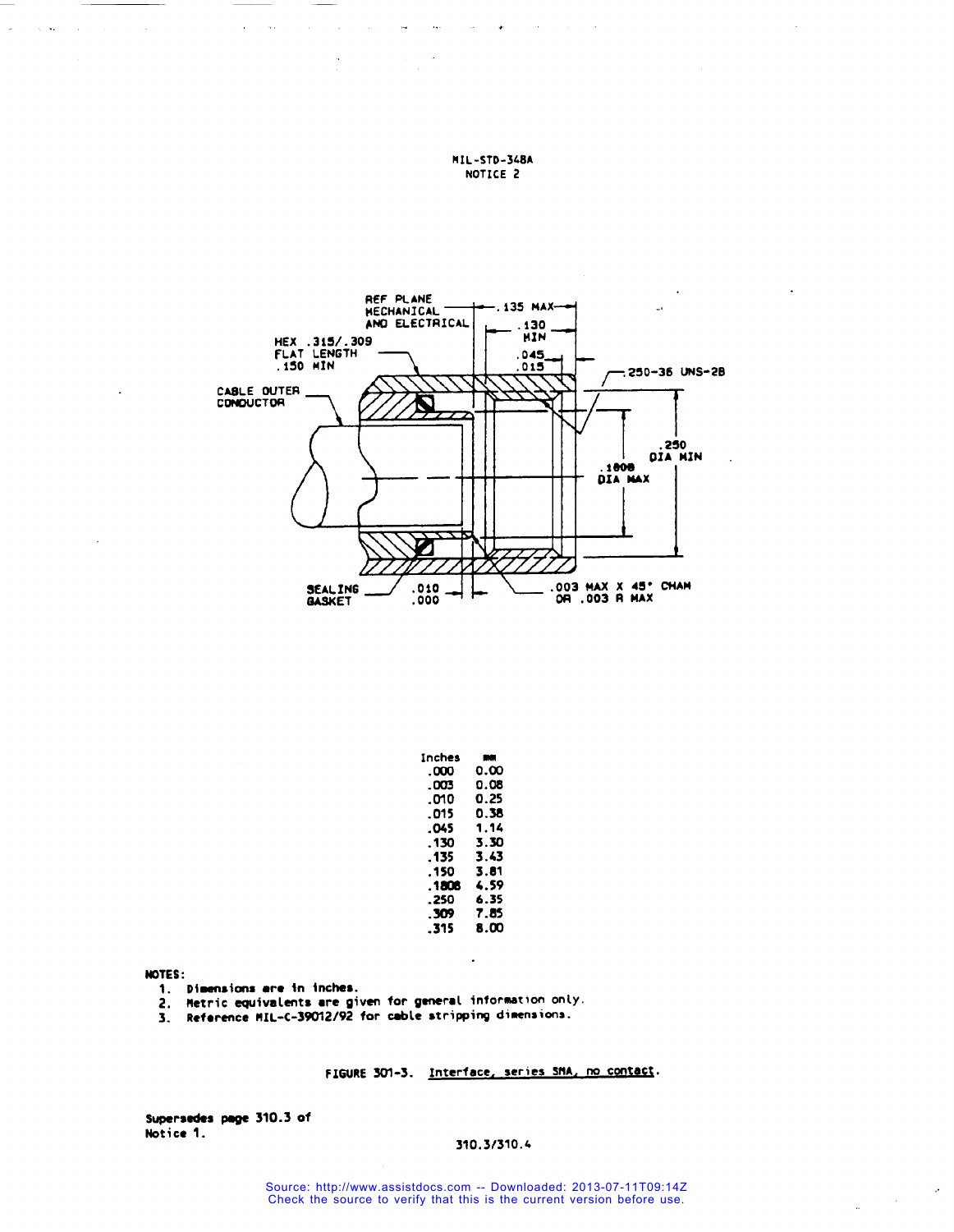



# NOTES:

- 1. Dimensions are in inches.
- 2. Metric equivalents are given for general information only.

3. The location of the contact support bead shall not extend beyond the reference plane.

FIGURE 323-1. Interface, series SMK, pin contact.

 $6.48$ 

 $.255$ 

**NEW PAGE**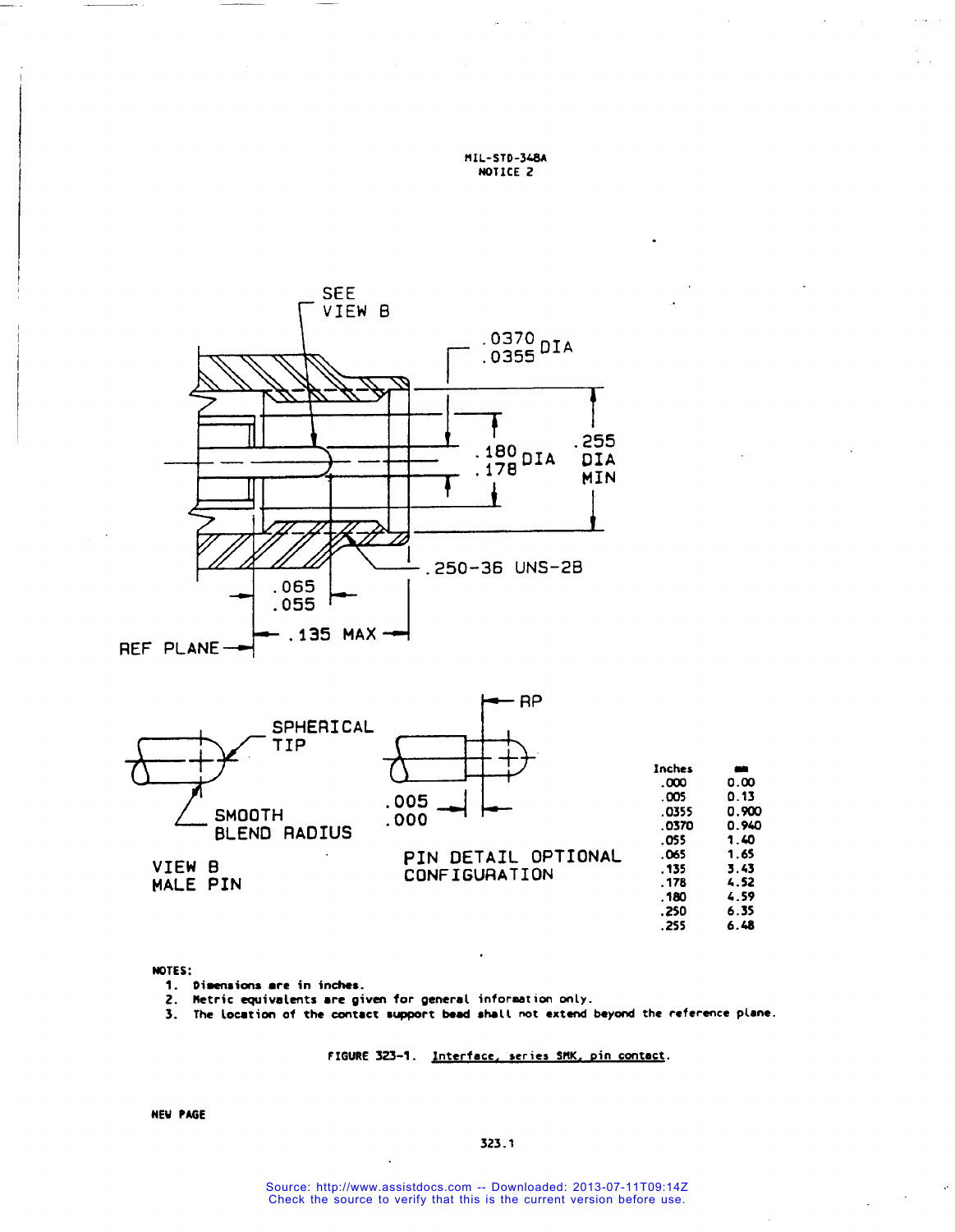

NOTES:

- 1. Dimensions are in inches.
- 2. Hetric equivalents are given for general information only.<br>3. Unless otherwise specified, tolerances are ±.005.
- 

FIGURE 323-2. Interface, series SMK, socket contact.

**NEW PAGE** 

#### 323.2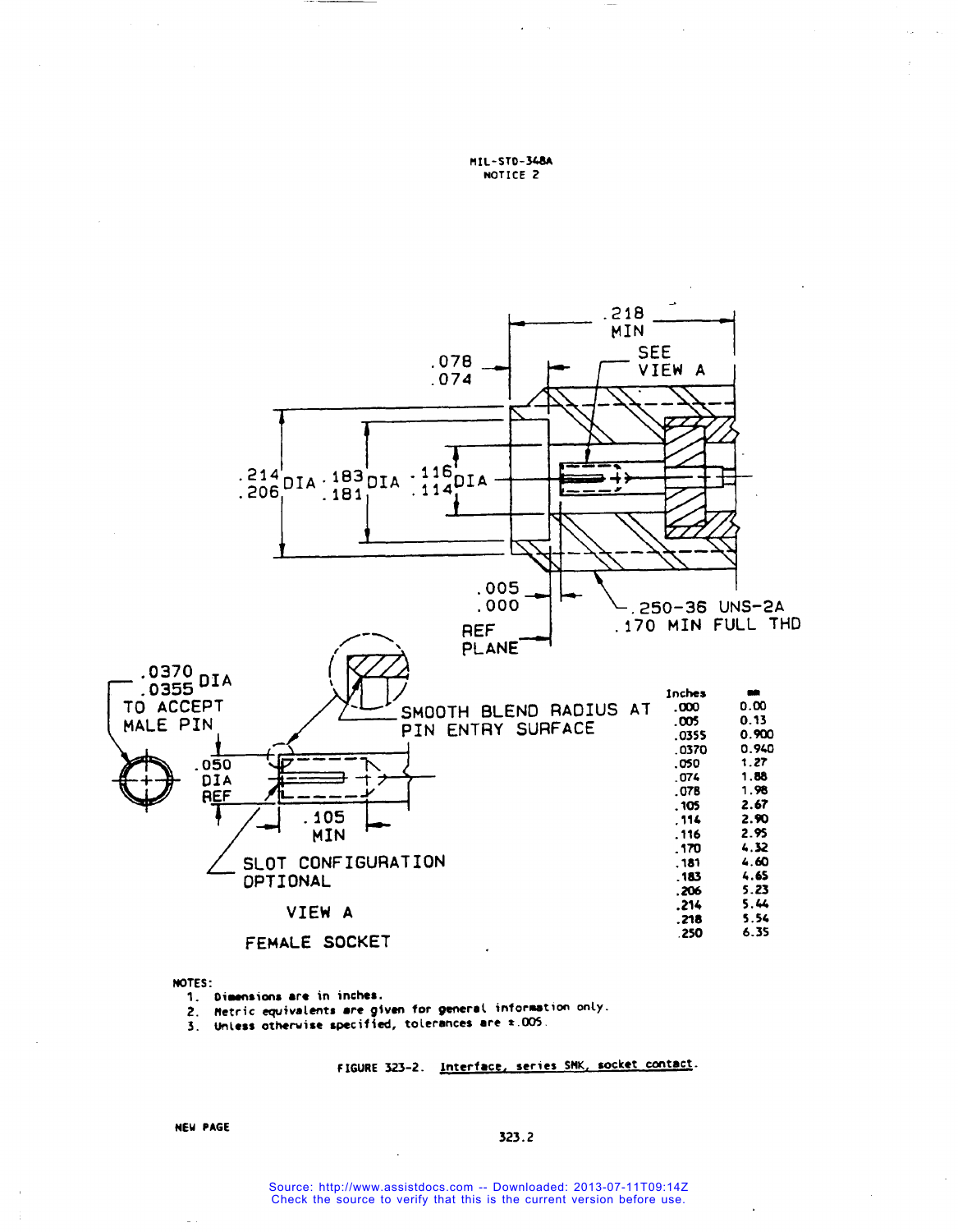



#### NOTES:

1. Dimensions are in inches.

2. Metric equivalents are given for general information only.

FIGURE 325-1. Interface, series BMZ, pin contact.

**NEW PAGE** 

 $\epsilon$  $\ddot{\phantom{a}}$